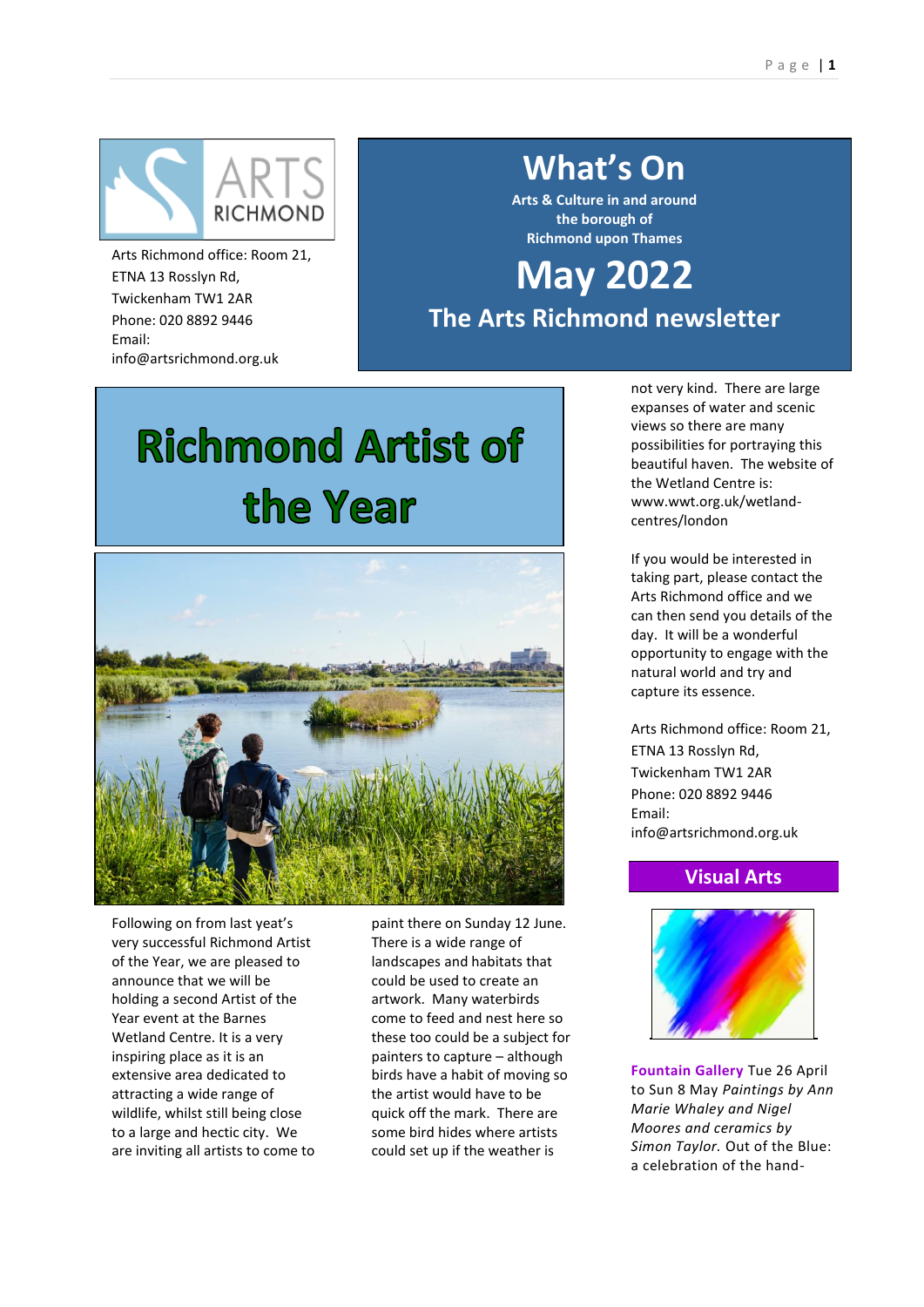made, the slow evolution of images and objects. Tue 10 to Sun 22 May *[Anouschka](https://www.fountaingallery.co.uk/exhibitions/anouschka-hutton22)  [Hutton.](https://www.fountaingallery.co.uk/exhibitions/anouschka-hutton22)* Colourful flora merged with vibrant patterns, as well a vintage silver-plate, fantasy fish and boats. Exhibiting with Wick Hutton. [Tue 24 May to Sun 5 June](https://www.fountaingallery.co.uk/exhibitions/tessa-pearson)  *[Tessa Pearson](https://www.fountaingallery.co.uk/exhibitions/tessa-pearson) More than Dahlias:* Contemporary paintings and monoprints in gorgeous colour inspired by glorious gardens, with fabulous abstract sculpture by Greg Pearson.Tuesdays to Sundays from 11am to 5pm. At 26 Bridge Road, East Molesey, KT8 9HA. fountaingallery.co.uk

#### **Willow Bank Studio** ETNA

Watercolour painting classes on Tuesday afternoons 1-4pm Dates- 3, 10, 24 May , 7, 14 June. Ground floor room ETNA Community Centre 13 Rosslyn Road. Twickenham TW1 2ARWe have a few spaces left for May. £75 Relaxed and informal, with professional tuition from tutor Jan Lee Johnson. Enquiries: [janleejohnson@me.com](mailto:janleejohnson@me.com) [janleejohnson.co.uk/](https://www.janleejohnson.co.uk/)

**Redlees Artists** Fri 6 May 6-9 pm and a welcome drink, Sat 7 and Sun 8 11 am-6 pm. *Open Studios.* Free admission, free parking, wheelchair access; well-behaved dogs and their owners are welcome. Redlees Studios, Redlees Park, Worton Rd Isleworth TW7 6DW redlees.org

#### **Saturday Watercolour**

**Workshop:** Sat 21 May 10am-4pm *May Flowers* Made-tomeasure one-day workshop led by experienced tutor Pat Harvey at 21, Cranebrook, Manor Road TW2 5DJ, her Twickenham riverside home. All abilities. The

aim: for you to end the day with a painting you can be proud of! Suggested donation £45 (£10 reduction per class for three or more). Email [patkayharvey@talktalk.net](mailto:patkayharvey@talktalk.net) or

call 020 3643 6227 for details. www.patharvey.co.uk

**One Paved Court Gallery** onepavedcourt.co.uk

## **What's On**

in the thriving local arts scene.

Follow us on Facebook @artsrichmonduk

Instagram artsrichmonduk

and Twitter artsrichmond\_uk

To become a regular recipient of this Newsletter, why not become a member?

## **Contact Us or Join Us**

ETNA Community Centre Room 21, 13 Rosslyn Road Twickenham, TW1 2AR 020 8892 9446

[info@artsrichmond.org.uk](mailto:info@artsrichmond.org.uk)

**London Potters** londonpotters.com

**Molesey Art Society** [moleseyartsociety.co.uk](http://www.moleseyartsociety.co.uk/)

**Twickenham Art Circle**  twickenhamartcircle.org.uk

**Bobcat Gallery** bobcatgallery.co.uk

**Handmade Workshops**  [handmadeworkshops.co.uk](https://handmadeworkshops.co.uk/)

**Richmond Art Society** richmondartsociety.com

**Kew**  kewstudio.org

**Teddington Artists** teddingtonartists.co.uk

**Molesey Art Society** [moleseyartsociety.co.uk](http://www.moleseyartsociety.co.uk/)

**Art And Soul** [artandsoul.org.uk](https://www.artandsoul.org.uk/)

**Kate Howe Studios Ltd**  [katehowe.com](http://katehowe.com/)

**Orleans House Gallery** orleanshousegallery.org

**The Bowman Gallery** bowmangallery.co.uk

#### **The Art of Nature**

Further details Alex Robb: 07914 509 833. Email: [alexandra.robb@gmail.com](mailto:alexandra.robb@gmail.com) or Rachel Labovitch: 07944911598 Email: [rachel.labovitch@gmail.com](mailto:rachel.labovitch@gmail.com)

#### **Literature**



**Poetry Performance** the first Sunday of the month at the Adelaide Pub in Park Road, Teddington. For details email [warringa@blueyonder.co.uk](mailto:warringa@blueyonder.co.uk).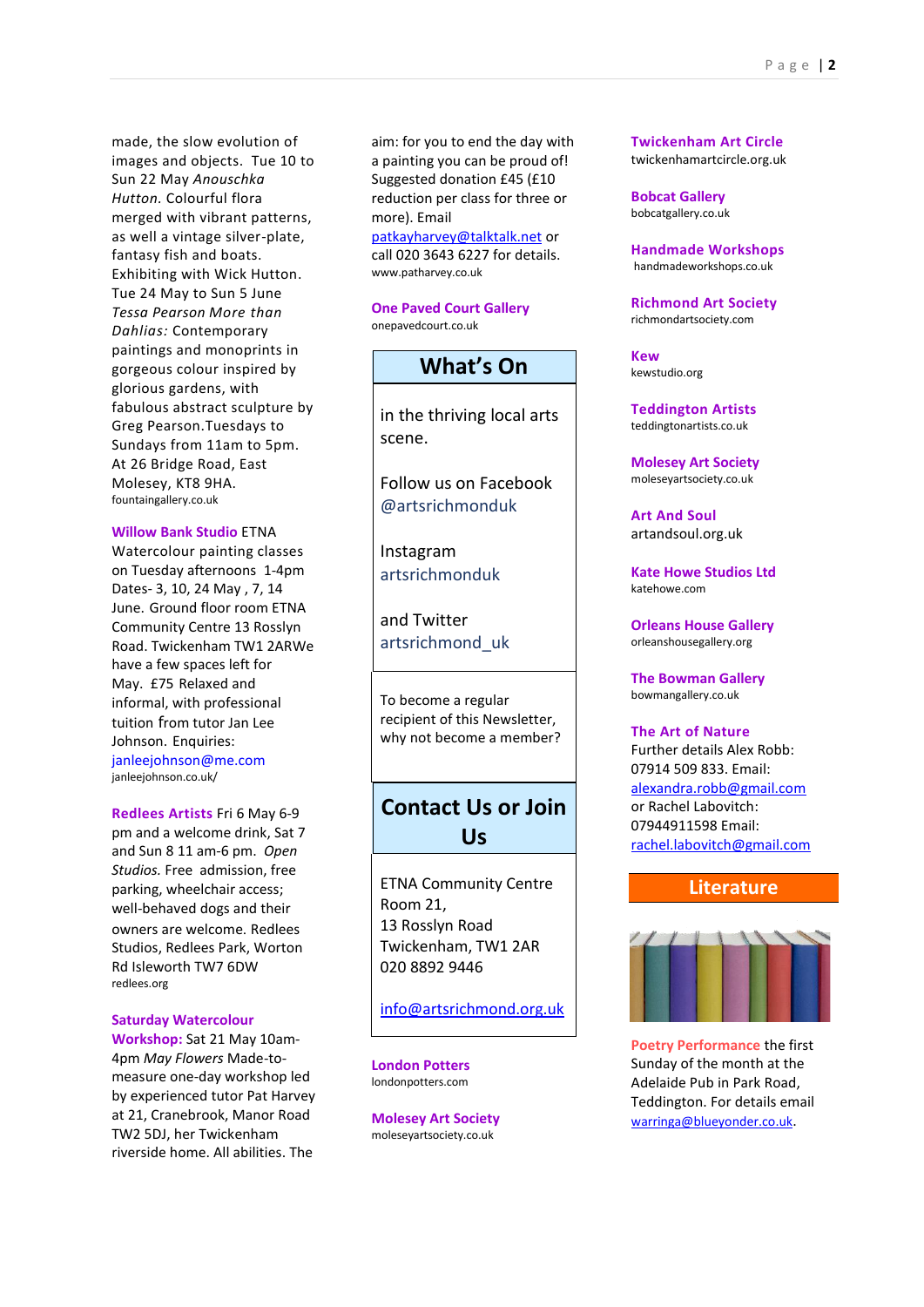#### **Drama**



**OSO Arts Centre** Their summer season *-* Nicola Keen is back with another show and this time she's bringing her husband for a show all about love! Also returning is Stephan O'Goodson. This season he presents *'Stephan's Speakeasy'*  think prohibition themed cocktails, jazzy lounge numbers and tonnes of glamour! Yanete (their resident spice queen) will present an *Ethiopian Dining Experience,* featuring a traditional Coffee Ceremony. They are also welcoming Issy Van Randwyck, Rosemary Ashe, Sofia Kirwan-Baez, Mark Glentworth, Roger McGough and many more! osoarts.org.uk

#### **Richmond Shakespeare Society**

Sat 9 to Sat 23 April at 7.45pm and 3pm (except Sundays 10 and 17 April at 3.00pm. No performance on Wednesday 13<sup>th</sup> April). 'Henry IV' by William Shakespeare. His captivating tale surveys the entire panorama of English life, and offers some of his most dramatic moments, iconic characters, and rich, exuberant humour. Sat 28 May to Sat 4 June at 7.45pm (except Sun 29 May at 3.00pm. No performance on Wed 1 June. 'God of Carnage' by Yasmina Reza. In this multi-awardwinning comedy, first produced in 2006, two couples meet to decide what should be done about the fact that their children have been fighting. At

the Mary Wallace Theatre, The Embankment, Twickenham, Middlesex, TW1 3DU. Book online on the website. [richmondshakespeare.org.uk](http://www.richmondshakespeare.org.uk/)

#### **Teddington Theatre Club** Tue

17 to Sat 21 May at 7.45pm. *When We Are Married* by J B Priestley. Three couples, highly respected pillars of their community, meet to celebrate their 25th wedding anniversaries. They were all married on the same day in the same church, but they are about to learn that the vicar who married them wasn't licensed and that they've been living in sin for the last 25 years. Tue 24 to Sat 28 May *Abigail's Party* by Mike Leigh. Beverly is hosting drinks, husband Laurence is late home from work as usual. Angela and her ex-footballer husband Tony are newlyweds and new to the neighbourhood, while divorcee Sue has beaten a hasty retreat from her teenage daughter's raucous party. What could possibly go wrong? teddingtontheatreclub.org.uk

#### **Scriptworks London**Mon 13

June at 6 pm *A Writers' Production Showcase* at 6pm at the RACC Theatre, Richmond Adult Community College, Parkshot, Richmond, TW9 2RE. The group is a Writers' Collective based in Richmond which has been running for several years.

**Wild Duck Theatre** podcasts. Their Season Two of brilliant short plays continues to be available as a Podcast: *Short Plays for Short Journeys* on all major podcast servers or via their website. wildducktheatre.com

**Orange Tree Theatre** orangetreetheatre.co.uk

**Optik Theatre** thescriptroom.com

**YAT**  yat.org.uk

**Hampton Hill Theatre** hamptonhilltheatre.org.uk

**BROS**  brostheatrecompany.org

**Bluefire Theatre Co** bluefiretheatre.co.uk

**Edmundian Players**  facebook.com/TheEdmundianPlayers

**Dramacube** [dramacube.co.uk](http://www.dramacube.co.uk/)

**Barnes Community Players**  barnescommunityplayers.co.uk

**OHADS** Follow OHADS on Facebook for information.

**Ignite Me Workshop Theatre C.I.C** [ignitemewt.com](https://www.ignitemewt.com/)

**The Exchange**

exchangetwickenham.co.uk

**Film**



#### **Richmond Film Society**

Richmond Film Society's season continues with *'Thunder Road'* (USA) on Tue 10 May and *'Another Round' (*Denmark) on Tue 24 May. Films are screened at 8.00pm on alternate Tuesdays at The Exchange, 75 London Road, Twickenham, TW1 1BE. See website for further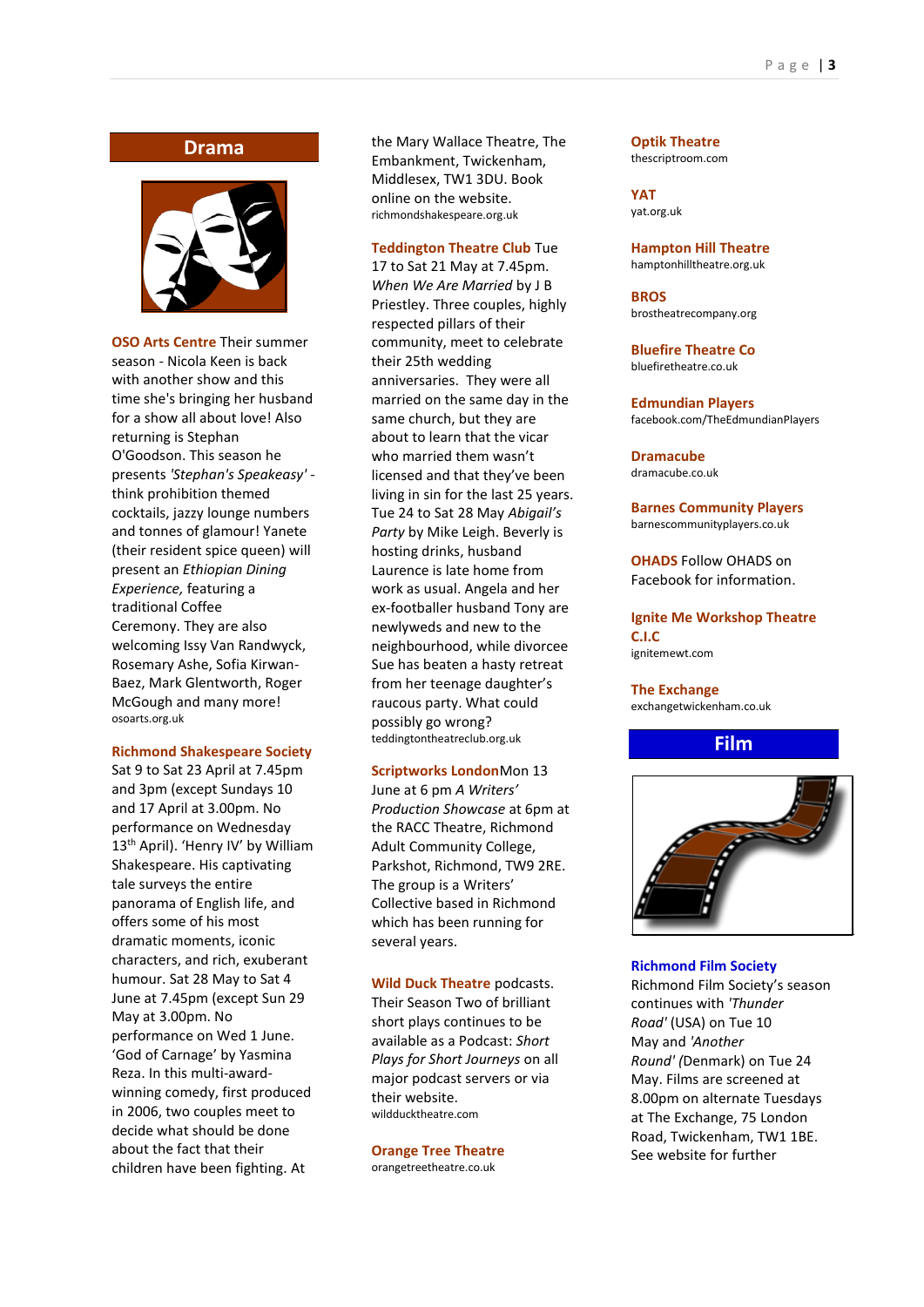information on the programme of films or tel: 020 8893 3503; or email

[admin@richmondfilmsoc.org.uk](mailto:admin@richmondfilmsoc.org.uk) [richmondfilmsoc.org.uk](https://www.richmondfilmsoc.org.uk/)



**Rambert School of Ballet and Contemporary Dance** rambertschool.org.uk

#### **DanceWest**

[dancewest.co.uk](http://www.dancewest.co.uk/)





**Hampton Choral Society** Sat 14 May at 7.30 pm. They will be performing *Handel's Coronation Anthems, Mozart's Coronation Mass, and Parry's I Was Glad* conducted by Musical Director Richard Harker and with organist Doug Tang. There will also be a performance of Elgar's Imperial March on the organ. The concert will be at the All Saints Church, Market Place, Kingston Upon Thames, KT1 1JP. Tickets are £15 (£7 for under 16s). Box office 0208 941 5394. *Choral Conducting Workshop.* This is a one day course between 10.30 and 17.30 on Sat 28 May at St Mary's University Chapel. It is for choral conductors over 18 with some experience and is hosted by the West London Chorus and the

Hampton Choral Society under guidance of their Musical Directors and leading conductors Hilary Campbell and Richard Harker. Fees are £110 (£79 for students). Book through Ticketsource (https://www.ticketsource.co.u k ) or email enquiries@chiswickchoir.org.uk. hamptonchoral.org.uk

**Saint Anne's Church, Kew.**

*Summer Music Concerts* They are delighted to invite you to their season of Sunday afternoon concerts which begins on Sun 1 May and plays until Sun 11 Sept (performances start at 3.30pm). There is no charge for admission and they welcome all visitors who may also enjoy the delights of homemade cakes and cream teas in the parish hall and glorious grounds. https://saintannekew.org.uk/kew-green/wpcontent/uploads/2022/03/Sum mer 2022 concert series Saint \_Annes\_Kew\_live.pdf

#### **HLO Musical Company** Wed 4

to Sat 7 May at 7:45 pm (2.30 Saturday matinee). At Hampton Hill Theatre, Hampton Hill [TW12 1NY.](https://www.google.co.uk/maps/place/TW12%201NY) *'Trial by Music'* a fully-staged Gilbert & Sullivan revue created by Bob Salter and Terry Sullivan, and directed by Wesley Henderson Roe with musical direction by Lee Dewsnap. Tickets: £16. Credit/debit card bookings (with booking fee)

[www.ticketsource.co.uk/hlo](http://www.ticketsource.co.uk/hlo) or call the box office: 07942

365157. Email: info@hlo.org.uk [hlo.org.uk](http://www.hlo.org.uk/)

#### **Thames Philharmonic Choir** Sat

14 May. A Come and Sing, featuring *Mozart's Requiem,* at All Saints Church, East Sheen. It will be led by the Choir's Music Director, Harry Bradford, a

prize-winning conductor who was a 2021 finalist in a prestigious international competition: the Eric Ericson Award for choral conductors. Registration will commence at 9.30 am, with the *Come and Sing* starting at 10.30 am. There will be a public performance at 4.15 pm. For full details and to register, go to www.thamesphilharmonicchoir. co.uk/event-details/come-andsing-mozarts-requiem-in-a-day-2.

thamesphilharmonicchoir.co.uk

**Richmond Opera** To celebrate their 20th anniversary, Richmond Opera are offering two concerts in May featuring the best of baroque music. On Sat 14 May Bach's joyful *Magnificat in D* will be paired with a semi-staged production of Purcell's *Dido & Aeneas,* including the timeless 'Dido's Lament', at the lovely Normansfield Theatre. On Sun 15 May the Dido and Aeneas will be shown again in the intimate setting of the OSO Arts Centre in Barnes, taking you on a journey with the famed Trojan hero Aeneas and his lover Dido, the Queen of Carthage. Details and booking links are on their website. richmondopera.org.uk

**Richmond Concerts** Tue 17 May at 7.45pm. The award-winning Lipatti Piano Quartet is one of the UK's leading chamber ensembles. They will be giving a concert for the Richmond Concert Society at 7.45pm on Tue 17 May at St Margaret's Church, Twickenham. Their programme includes piano quartets by Dvorak and Huw Watkins, and they will be joined by violinist Amy Truss to perform the Brahms piano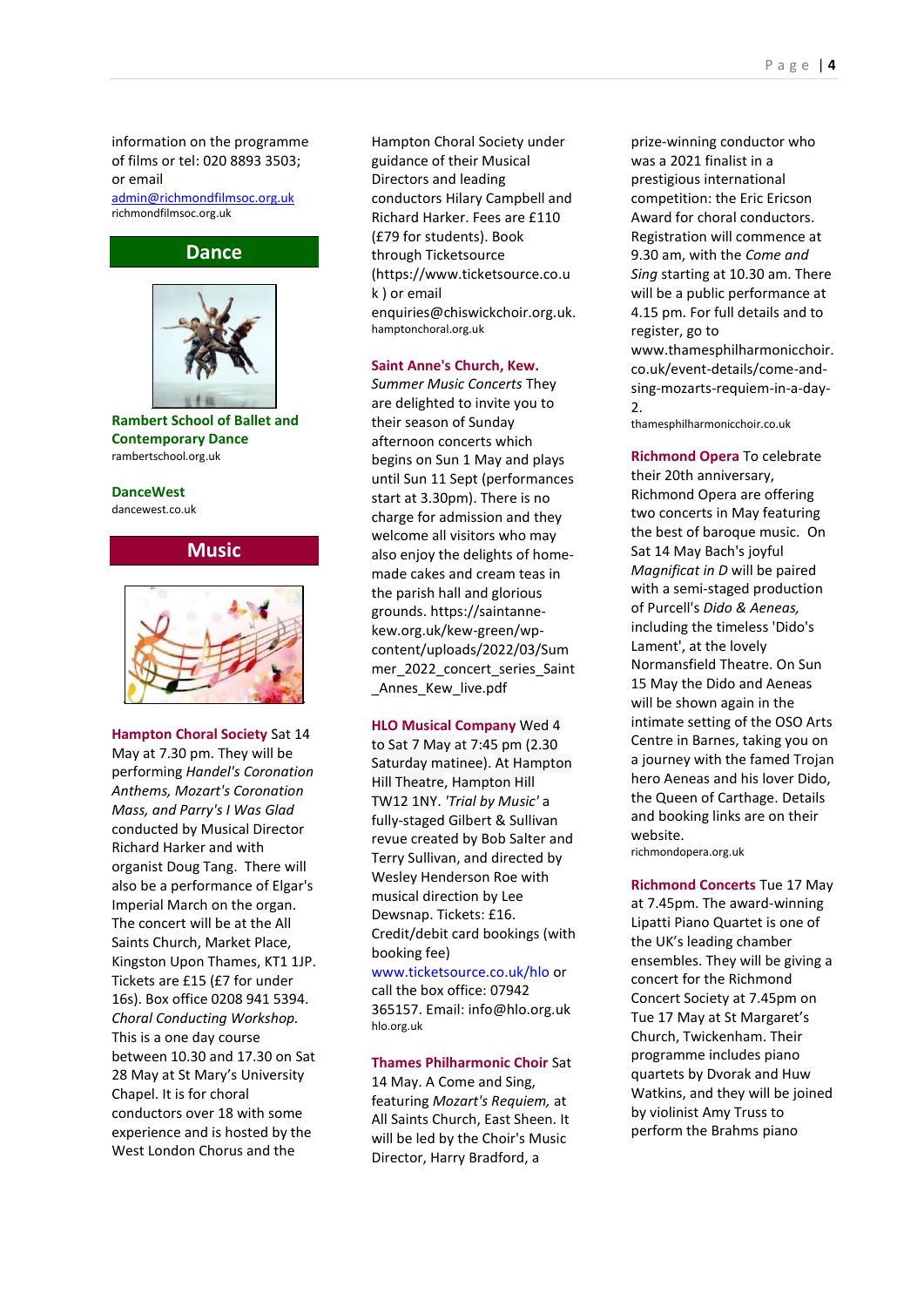quintet op.34. Please see website for further details. richmondconcerts.co.uk

#### **Whitton Adult Community**

**Singing** Learn the essential skills, and make progress in Group Singing for adults of all ages, genders, and cultures. They are currently preparing for an Informal Performance on Sat 28 May 11.30 am – 12.30 pm at the Whitton Community Centre, in Celebration of The Platinum Jubilee of HRH Queen Elizabeth. Be prepared to join in on one of her favourite songs, as well as to hear their performance, and to enjoy some light refreshments! Whether you have never sung before, or you would like to improve existing skills, or you just love to sing for fun with others come and join them on any Saturday for a free trial session! At the Whitton Community Centre, Percy Road, TW2 6JL Every Saturday 11.15- 12.15: from 23rd April to 16th July (Half term break on Saturday 4th June). Please contact Loulla Gorman for further details: Email: [loulla82gorman@gmail.com](mailto:loulla82gorman@gmail.com) Phone: 07788664957

#### **Twickenham Chamber Choir**

Twickenham (Ladies) Chamber Choir rehearses Thursdays, 7.00-8.30pm Waldegrave School, FIfth Cross Road. TW2. Vacancies soprano 1 and 2 and alto. Term April 29th-28th July 2022. To enrol contact [helen@thehelenastridsingingacademy.c](mailto:helen@thehelenastridsingingacademy.com) [om](mailto:helen@thehelenastridsingingacademy.com)

**Whitton Choral Society** meets up on a weekly basis at Whitton Baptist Church for rehearsals on a Wednesday evening from 7.45pm. They would love to hear from anyone who would like to come and sing with them: they are a small friendly group with a wide range of age

and abilities and everyone is welcome. No auditions! If your New Year's resolution is to join a local choir, then they want to hear from you! They are very happy for you to come and watch them rehearsing if you think you might be interested in joining. Check website or contact Director of Music, Neil Hawes, on 020 8568 2606 (evenings and weekends) for more information. whittonchoralsociety.net

#### **Thameside Harmony Chorus** is

a ladies singing group which meets every Wednesday evening at Hampton Methodist Church in Percy Road Hampton from 7.30-9.15pm. Thety sing a capella, four-part harmony songs, many of which are in the barbershop style and perform occasionally in the local area. They welcome any ladies who would like to try them out, just email

[admin@thamesideharmony.org](mailto:admin@thamesideharmony.org.uk)

[.uk](mailto:admin@thamesideharmony.org.uk) or call 020 8894 3516. thamesideharmony.org.uk

**In Flagrante choir** The choir rehearses on Tuesday evenings, 7.30 - 9.30 pm at The Royal Mid-Surrey Golf Club in Richmond whilst still offering the option of joining in through Zoom. Our Musical Director, Eamonn O'Dwyer, will continue working with old and new repertoire. We would be really delighted to hear from you. All voices, ages, singers most welcome - no audition - just a love of music, good fun and the ability to hold a tune. We are currently workng towards a second 2022 concert - Thursday 14th July. For more information check the In Flagrante website (https://www.inflagrantechoir.c om) or contact Cathy Jago at catherine@cjhenergy.co.uk [inflagrantechoir.com](https://www.inflagrantechoir.com/)

**The Middlesex Yeomanry Concert Band** mycb.org.uk

**Richmond upon Thames Festival of the Performing Arts**  [richmondfestival.org.uk](http://www.richmondfestival.org.uk/)

**Landmark Arts Centre** [landmarkartscentre.org](http://landmarkartscentre.org/)

**Twickenham Choral** twickenhamchoral.org.uk

**West London Chamber Choir** [westlondonchamberchoir.com](http://www.westlondonchamberchoir.com/)

**Cantanti Camerati** https://e-voice.org.uk/cantanticamerati

**Kingston Choral Society** kingstonchoralsociety.org.uk

**Teddington Choral Society (TCS)**  teddingtonchoral.co.uk

**Concordia Voices**  [concordiavoices.org](http://www.concordiavoices.org/)

**Barnes Music Society** [barnesmusicsociety.org](http://www.barnesmusicsociety.org/)

**Richmond Orchestra**  richmondorchestra.org.uk

**Instant Opera** instantopera.co.uk

**Langdon Down Centre** langdondowncentre.org.uk/events/

**Kingston Madrigal Society** neilhawes.com/kms

**Landmark Sound.** An established community choir. landmarkartscentre.org

**Stoneleigh Orchestra** [stoneleighyouthorchestra.org.uk](http://stoneleighyouthorchestra.org.uk/workshop-signup)

**OSO Arts Centre**  osoarts.org.uk

**Langdon Down Museum of Learning Disability** langdondownmuseum.org.uk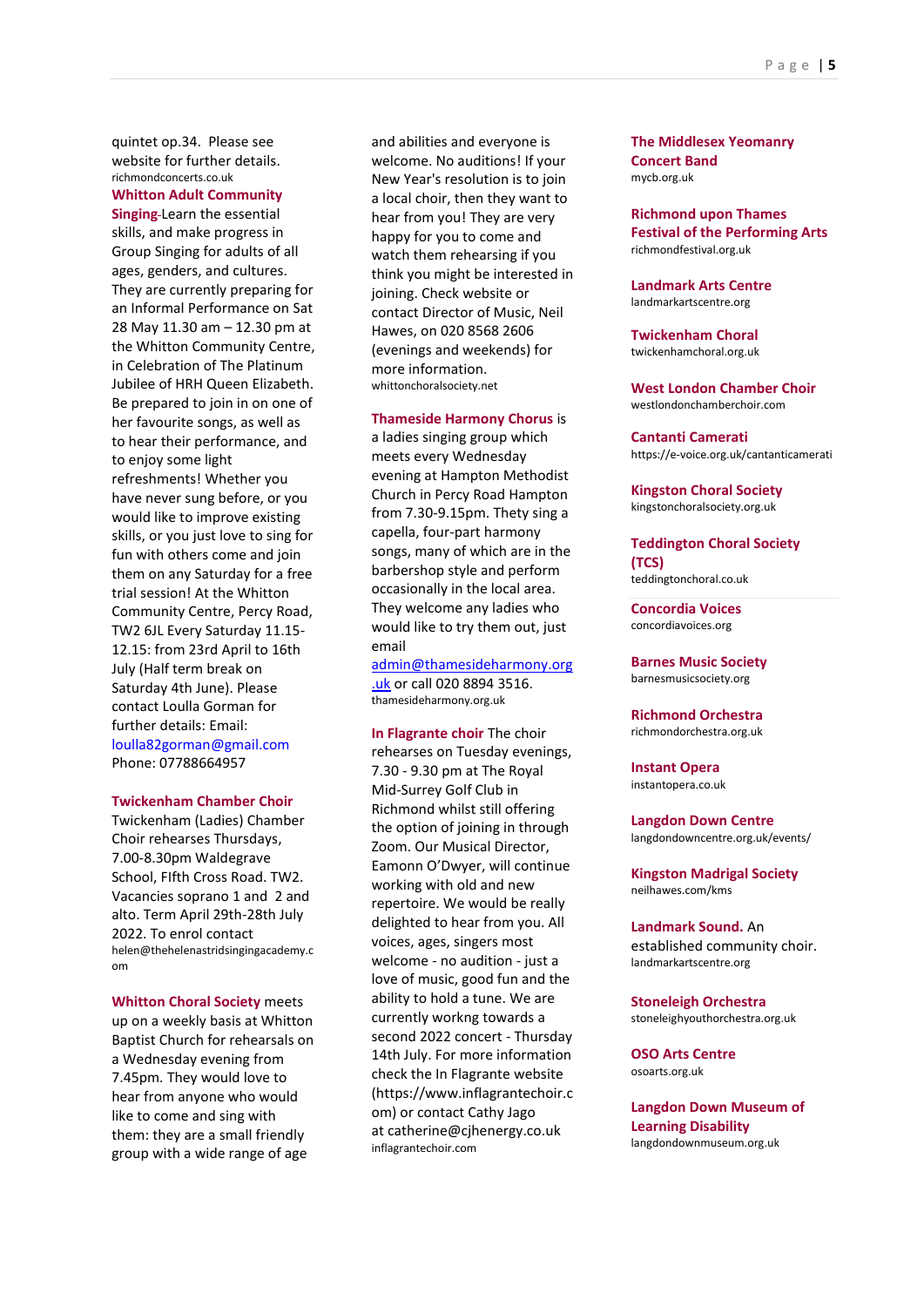#### **Queen Victoria's Consort** queenvictoriasconsort.co.uk

## **Rock, Jazz & Folk**



**Eel Pie Club** Thu 5 May *Gary Fletcher Band* A founder member of The Blues Band with Paul Jones, Gary has appeared with and/or recorded with many well-known artistes. £12*.*  Thu 19 May *The Rollin' Stoned* They have been revered by both Stones fans for their authenticity and the real Stones who booked them for the band's birthday! £14 . Wed 1 June *Ian Siegal (solo).* He is considered by many to be the most compelling British blues artiste since the great names of the sixties. £15. Music starts at 8pm. Eel Pie Club at The Cabbage Patch, 67 London Road, Twickenham TW1 3SZ. Tickets via website or cash on the door (if still available). Enquiries: 07732 322610. [eelpieclub.com](http://www.eelpieclub.com/)

#### **Off the Rails Jazz Club** Sun 8

May at 8pm *The Jonny Mansfield Quintet.* He is an exciting young vibraphonist who trained at the Royal Academy of Music with Jim Hart and Joe Locke and has toured throughout the UK and Europe, and recently composed, recorded, mixed and mastered a whole album in a day, in order to capture the strange limbolike atmosphere of lockdown. Alex Hitchcock on tenor saxophone, Will Barry on piano, Conor Chaplin on bass and Dave Hamblett on drums. Early Bird tickets £10 - available

until 17 April. https://www.wegottickets.com/ event/531254 offtherailsclub.com

**The Jazz Sanctuary** [thejazzsanctuary.co.uk](http://www.thejazzsanctuary.co.uk/)

**Landmark Arts Centre** landmarkartscentre.org

**The Exchange Twickenham** exchangetwickenham.co.uk

**Twickfolk** [twickfolk.co.uk](http://www.twickfolk.co.uk/)

**Powerjam Band Project**  powerjambands.com **Mark's Jazz Sessions** phone 07799 582337 for information

**OSO Arts Centre**  osoarts.org.uk

**JKL-Jazz** See Facebook.com/JKL-Jazz for dates of appearances in the area. The band is also always available for Weddings, Private Parties and Corporate events.

#### **Museums**



**The Museum of Richmond** Current Exhibition on until 31 August: OT50: Fifty Years of the Orange Tree Theatre. From a room above the pub to an award-winning independent theatre, discover the extraordinary history of the Orange Tree Theatre as it celebrates its 50th anniversary. Free entry. Curator's tours of the exhibition, Saturdays at 11am in June. Free and no need to book. Tue to Fri 11am to 5pm Sat 11am to 4pm closed Mondays and Bank Holidays museumofrichmond.com

#### **Twickenham Museum** The

Twickenham Museum is the history centre for Twickenham, Whitton, Teddington and the Hamptons. Even their location at 25 The Embankment is a part of local history. They are a charming Grade 2 listed Watermans cottage dating back to circa 1720. It stands adjacent to the Parish Church of St Mary the Virgin, on the local history trail which runs from Richmond Bridge to Twickenham. Open: Saturdays 1-3pm Sundays 2- 4pm

## **Musical Museum**

musicalmuseum.co.uk

#### **Historic Houses**



#### **Marble Hill House**

englishheritage.org.uk/visit/places/marble-hillhouse/

## **Turner's House**

turnershouse.org

**Strawberry Hill House** Thu 12 May at 7.30pm. Join Strawberry Hill House for a series of talks as part of their *In Focus* display dedicated to the Italian Grand Tour, which runs until the end of July. *"A perfect character for the stage". Sir Horace Mann, British Envoy and Cavaliere in Florence* by Dr Giulia Coco, Art historian and curator at the Italian Ministry of Culture. Thu 26 May at 7.30pm *Cultural diplomacy in the Grand Tour between Rome, Florence and*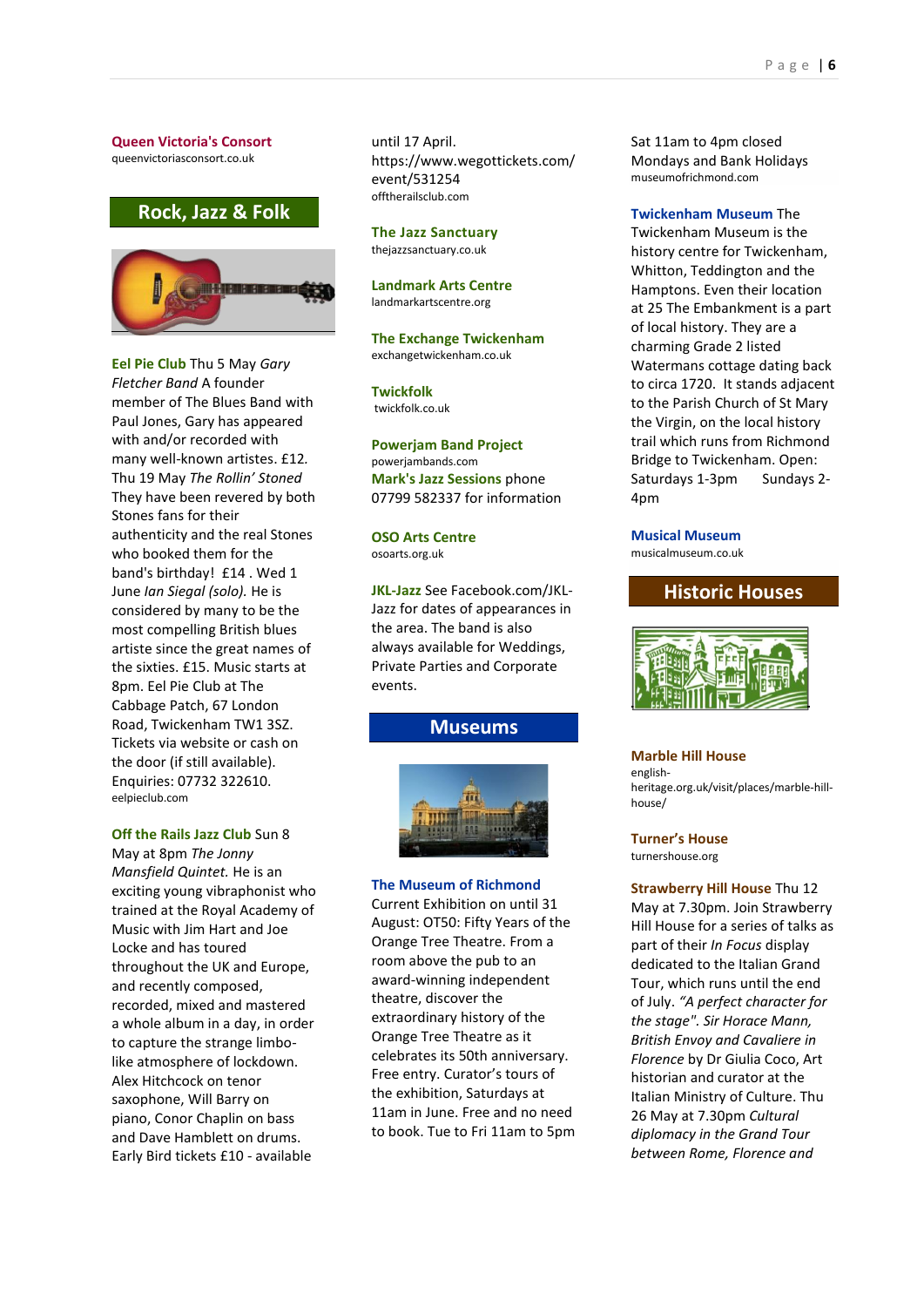*London: the role of Cardinal Alessandro Albani.* By Clare Hornsby PhD, FSA, Research Fellow in Art History, The British School at Rome and member of the Centro di Studi sulla Cultura e l'Immagine di Roma. To book and for more information please visit the website. strawberryhillhouse.org.uk

## **Walks, talks and courses**



#### **WEA Richmond (Adult Learning**

**within Reach** 26 April to 31 May *Political Classics that changed the World - Part 2.* Code: C24233136; 5 May to 14 July *Rediscovering Impressionism 1850 – 1886* – online including 2 gallery visits. Code: C2423188; Sat 7 May *Blues - the Roots of Popular Music.* Code: C2423545; Sat 11 June Life and Death of the boy-king Tutankhamun. Code: 2423546. wea.org.uk/london/branches/richmondbranch

#### **The Arts Society Richmond**

continues with live/Zoom hybrid lectures and real visits. Tue 3 May at 8pm "*First catch a squirrel: Historical Materials & Techniques of Painting in the 15th to 18th Centuries"* and the speaker is Arts Society accredited lecturer, Chantal Brotherton-Ratcliffe. She will give us details of the effect that unusual painting materials had on finished works of art. At Duke Street Church Fellowship Hall (entrance from Quadrant Road during the church building

works). Free to members; £5 on the door for guests. Wed 18 May an all-day coach trip (departing from the Old Deer Park car park) to *the home, studio & gardens of Henry Moore in Hertfordshire.* Tue 31 May. A study morning Two lectures on *The Golden Age of Dutch Art* and the speaker is Arts Society Accredited lecturer Lucrezia Walker. The cost is £20 for both members and guests and you must apply in advance. If you wish to join them for any events, email

#### [richmond@theartssociety.org](mailto:richmond@theartssociety.org)

for further details and to arrange payment, and when appropriate you will be sent the Zoom link 24 hours in advance. theartssocietyrichmond.org

## **Richmond & Twickenham**

**Photographic Society** Thu 5 May '*All the Gear and No Idea'* with Roger Hance. Leading photographer Roger Hance will explain how to avoid the pitfalls so many photographers fall into. Thu 12 May *'Print 2 Perfection'* with Colin Hulley from Permajet. Attendees are invited to bring along some images which will be followed by a discussion on the best type of paper to use. Colin will then print the images, giving tips on how to reduce wasted paper, ink and time. Thu 19 May *'Stories from Other Worlds'* with Stuart Freedman. Expect a very special evening from a world class photographer and writer who has exhibited all over the world. At St Luke's Community Hall in Kew at 8pm. In May their Nature Group will be meeting on 3 May, the Infrared Group on 4 May, Post Processing 10 May, Creative Eyes 16 May, Awards & Distinctions 17 May, Monochrome 24 May and the Monthly Digital Image competition 26 May. To find out more about the club or to join them visit:

https://www.rtps.org.uk/ New members always welcome. [rtps.org.uk.](http://www.rtps.org.uk/)

**Richmond Heritage Guides** Sun 8 May at 2pm. A tour of Richmond including the ancient Green, the remains of the Tudor Palace and the riverside. Meet at Richmond Station by the Visitor Information Booth on the upper concourse, Richmond TW9 2NA. Suitable for wheelchairs. Join a Twickenham historical riverside promenade from York House to Marble Hill. Meet outside St Mary's Church, Church Street, Twickenham TW1 3NJ. Sunday 22 May at 2.00pm. No need to book. Richmond Heritage Guides 020 8894 3678 or 020 8948 2612. See website for details. [richmondwalks.co.uk](http://www.richmondwalks.co.uk/)

**Borough of Twickenham Local History Society** Mon 9 May at 8pm. The Society ends its 2021/2022 season with its annual general meeting and a short talk on "*Boats between Hampton Court Bridge and Platts Eyot, Hampton in Old Images"* by John Sheaf (BOTLHS). At St Mary's Church Hall, Church Street Twickenham. 8.00pm. Nonmembers and guests £2.50. [botlhs.co.uk/membership/](http://botlhs.co.uk/membership/)

#### **Richmond Scientific Society**

Wed 11 May on Zoom. The final lecture this season is *A Printed Steel Bridge,* by Dr Craig Buchanan, Imperial College. Non-members please [richmond.science.society@gmail.](mailto:richmond.science.society@gmail.com) [com](mailto:richmond.science.society@gmail.com) to request a link.

The next season of talks starts in September and will be in a new venue if Covid allows. rss.chessck.co.uk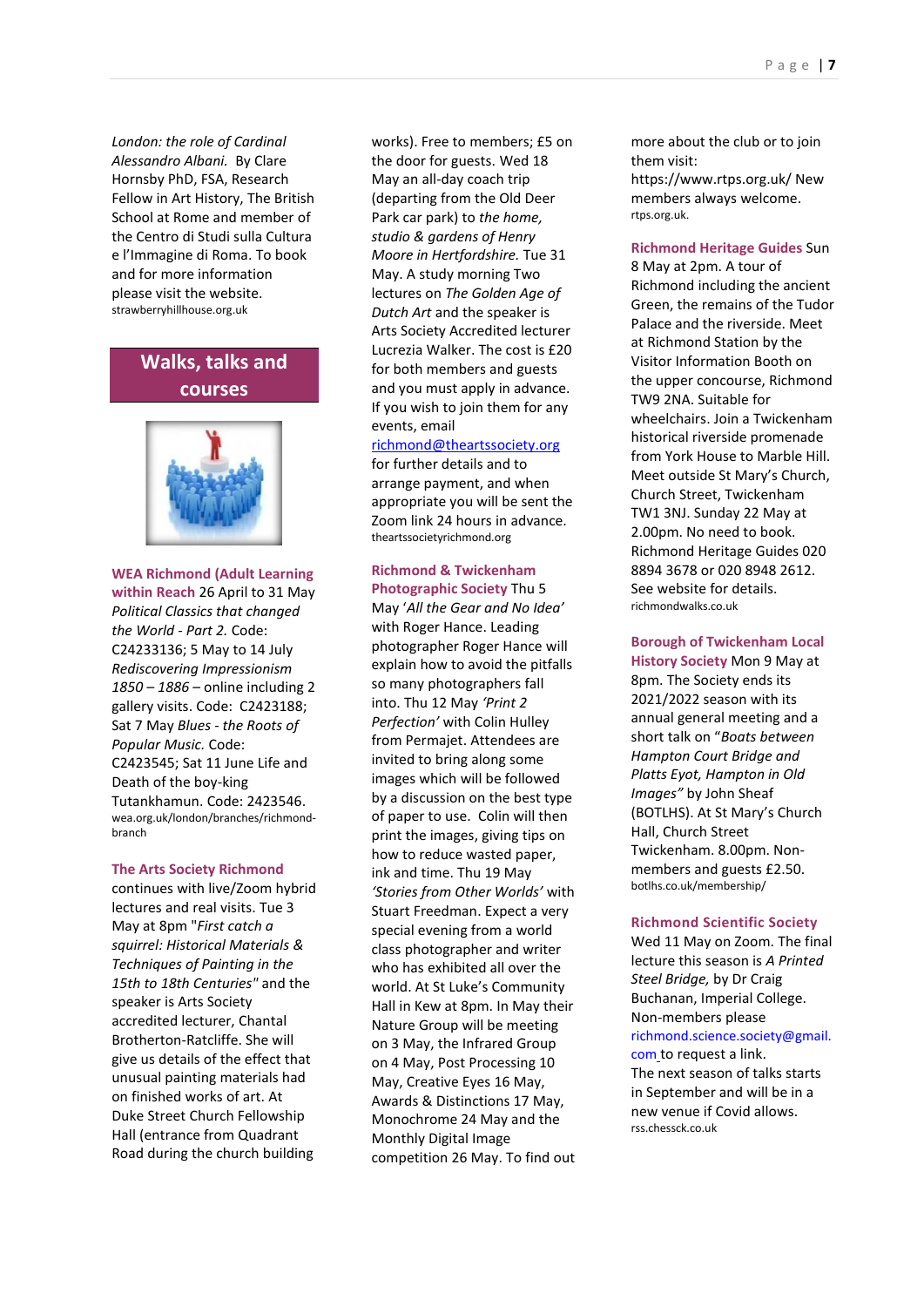#### **Richmond Local History Society**

Mon 16 May at 8pm. The Society's Annual General Meeting will be followed by a talk by Simon Fowler on *Tribune Tales: some history stories from our local online newspaper, Twickenham & Richmond Tribune.* He is the Society's Vice-Chair and a resident of Kew. Simon is a professional writer, researcher and teacher specialising in the two world wars and the 20th century. Simon used to work at The National Archives in Kew. At the Fellowship Hall, Duke Street Church Richmond, TW9 1DH (enter via the Quadrant) or by zoom.

richmondhistory.org.uk

**Richmond U3A** Wed 25 May at 2.30pm. Speaker Colin Wiggins *'Raphael at the National Gallery'.* This year the National Gallery is hosting a unique exhibition. With loans from the Hermitage in St Petersburg, the Prado in Madrid, the Louvre and the Vatican Museums, this is a once in a lifetime opportunity to see many of his most celebrated and beautiful masterpieces brought together in one place. Described in his own lifetime as 'more like a prince than a painter' he played a major part in elevating the status of the artist from that of humble craftsman to visionary genius. At St Mary's Church Hall Church Street, Twickenham TW1 3NJ. u3asites.org.uk/richmond-on-thames

#### **Richmond and Twickenham**

**Historical Association** Thu 26 May at 8pm. A Zoom meeting *The Armies and Soldiers of the Wars of the Roses* – a talk by Professor Emeritus Anne Curry, Southampton University. Booking is unnecessary for Branch Members. For other HA members and visitors, please

contact Richard Turk on 07958 729526 or richardgturk@yahoo.com history.org.uk

#### **Wurkshop**

[wurkshop.co.uk](http://www.wurkshop.co.uk/adults)

## **Richmond Association for the National Trust**

nationaltrust.org.uk/features/richmondassociation

**Landmark Arts Centre**  [landmarkartscentre.org](http://landmarkartscentre.org/)

**Richmond Art Society**  richmondartsociety.com

**Richmond Society** richmondsociety.org.uk

**Kew Society** [kewsociety.org](http://www.kewsociety.org/)

**London Wetland Centre**  [wwt.org.uk/london](http://www.wwt.org.uk/london)

**Popes Grotto Preservation Trust**  [popesgrotto.org.uk](https://popesgrotto.org.uk/luminaries/)

**Hampton Hill Photographic Society** hamptonhillps.org.uk

**Barnes Literary Society**  barnesliterarysociety.org.uk

**York House Society** yorkhousesociety.org.uk

**Friends of Whitton Library** For information contact: [friendswhitton@gmail.com](mailto:friendswhitton@gmail.com)

**The Richmond Local History Society** [richmondhistory.org.uk](http://richmondhistory.org.uk/)

**The Portcullis Trust**  [theportcullistrust.org.uk](https://www.theportcullistrust.org.uk/)

**RHACC (Richmond and Hillcroft Adult and Community College)**  rhacc.ac.uk

**The Friends of Marble Hill**  friendsofmarblehill.org.uk

## A SHOWCOACH RESIDENTIAL TRIP TO LIVERPOOL AND NORTH

#### **WALES**

Monday 27 June to Friday 1 July 2022 Once again we have planned a fascinating residential trip to a dynamic part of the UK which has been a powerhouse in previous centuries but still retains its vibrancy today.



The wealth of history and cultural heritage to explore in Liverpool is astonishing. From the industry of the Albert Dock to the dramatic modern architecture of the Metropolitan Cathedral of Christ the King to the works of Rubens, Rembrandt and Poussin housed in the Walker Art Gallery, it is a city brimming with impressive art and architecture. In addition to the cultural highlights of Liverpool our tour also includes visits in North Wales, to some fascinating houses and their collections, and Bodnant Gardens, arguably one of the finest gardens in Britain.

For an itinerary and to book please contact:

Heritage Travel Charlotte House, 12 Charlotte Street, Bath BA1 2NE

Tel: 01225 466620

heritage@grouptravel.co.uk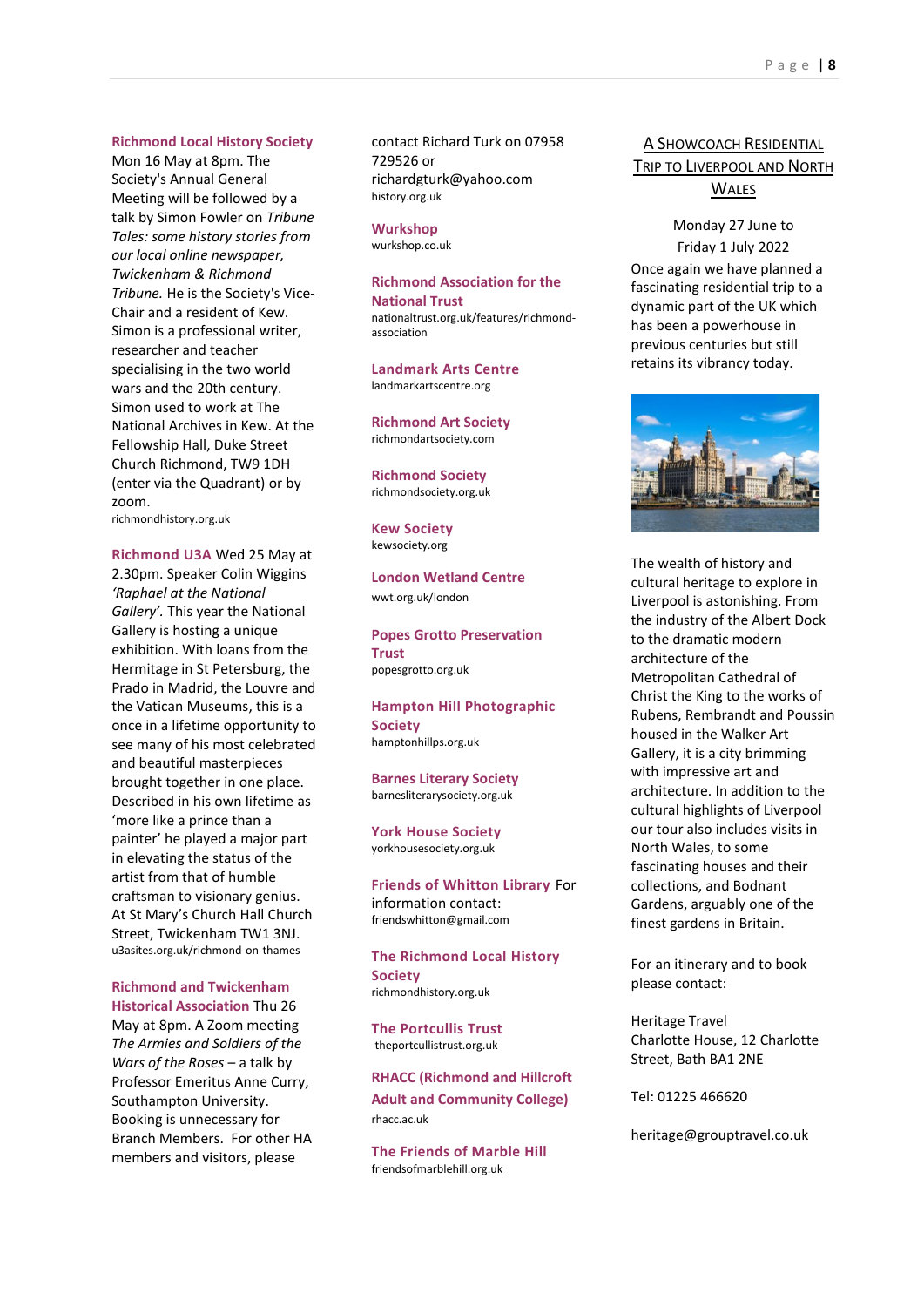# **Join Us**

Complete and return for Individual Membership **£20 - membership until March 2023**

**Name: Address:**

**Phone:**

**Email:**

**Date:**

N.B. To ensure privacy under the new General Data Protection Regulations (GDPR) which came into force in May 2018 we are required to gain your consent to hold your personal details on our database. In order to continue to receive our newsletter please tick the box

A lack of response will NOT be accepted as your agreement.

I am paying by cheque to "Arts Richmond"

I am paying £20 electronically for my membership. Bank details: Arts Richmond Co-operative Bank, Sort Code 08-92-99 Account No. 65130096. Please include 'mmship' in reference

In the future I would like to pay £20 by standing order for a yearly subscription

I would like my payments to be treated as being Gift Aid donations

Please return this form to: Room 21, ETNA 13 Rosslyn Rd, Twickenham TW1 2AR



Arts Richmond is an independent charity with 100+ affiliated societies based in and around the borough of Richmond upon Thames. As well as representing the voluntary arts sector on the Richmond upon Thames Borough Council's *Arts Advisory Forum*, we provide a wide variety of services and events aimed at promoting local arts and cultural activity including:

**Regular Information** about *What's On* and *How to Get involved* in the thriving local arts & cultural scene through our *website,* and monthly *What's On Newsletter.* 

**Showcoach:** Excursions to plays, musicals, operas, concerts, exhibitions and places of interest – some with coaches from pick-up points across the borough. We know how important safe transport and companionship is for our members and we make every effort to ensure ease of access for all. **Literature**: We run literary events throughout the year such as our annual *Book Picnic* on Richmond Green, and *Young Writers' Festival*, as well as events in the Richmond upon Thames Literature Festival. **Drama:** We promote the performances of local professional and amateur theatre companies and run the *Swan Drama Awards* – our local version of the Oscars – rewarding amateur talent in the borough – we also encourage new playwriting. **Music:** We promote the extensive programme of concerts organised by concert societies, choral and other music groups throughout the borough. **Visual Arts and Photography:** We promote the work of local artists and run exhibitions and competitions offering the opportunity to buy paintings, prints and photographs at affordable prices. **Heritage and Museums:** We promote the events and exhibitions taking place at the large number of

[www.artsrichmond.org.uk](http://www.artsrichmond.org.uk/) 

historic places in the local area.





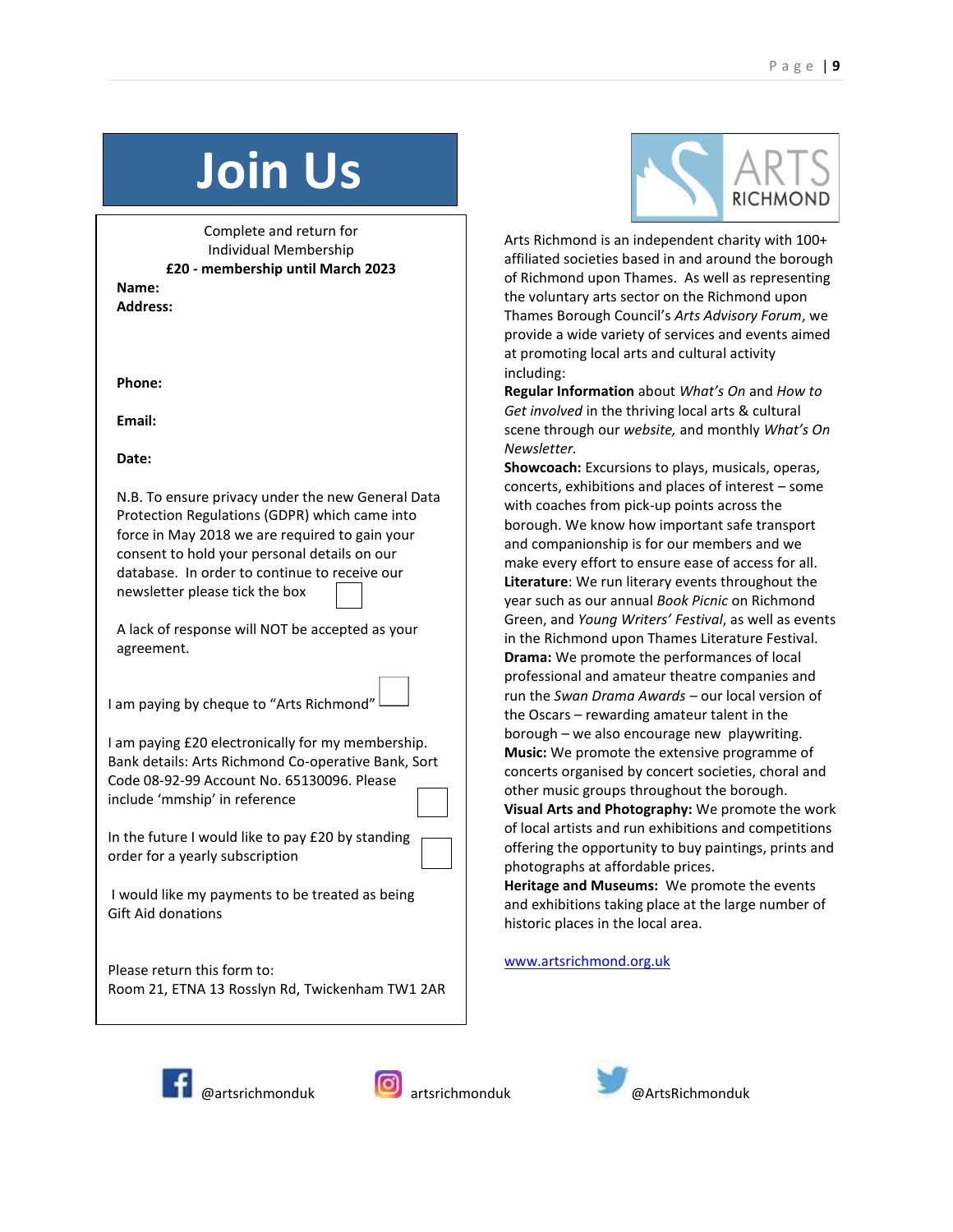## **MANY THANKS TO ALL OUR TREMENDOUS SUPPORTERS**

Arts Richmond is blessed to have some wonderful people who work very hard to put on many cultural events, encourage self-expression and creativity in Richmond borough and beyond. Foremost of these are the Committee and the Patrons, amongst others. We thank them for such valued support. Here is the current list of the Presidents and Patrons and Executive Committee.

#### **TRUSTEES**

Clive Bradley John Coombs Sandra Green Gillian Thorpe Rachel Tranter

#### **EXECUTIVE COMMITTEE: VICE PRESIDENTS**

John Coombs Hilary Dodman Pam Frazer Sandra Green Edie Purdue

#### **CHAIR** TBC

## **TREASURER**

Simon Bartlett Jean Wit *(Assistant Treasurer)*

#### **COMMITTEE MEMBERS**

Geoff Acton Nancy Baldwin Peter Cregeen Hilary Dodman Jo Humphreys Janet Langhorne Jim Millard Heather Montford Sue Pandit Lesley Pollesche Gillian Thorpe Linda White

## **CO-OPTED TEAM MEMBERS**

Sue Bell (Drama) Clive Bradley (Literature) Laurie Coombs (Drama) Penelope Grant (Visual Arts) Heather Morgan (Showcoach) Catherine Sweet (Visual Arts) Helen Taylor (Showcoach) Daniel Wain (Drama)

#### **PRESIDENTS 2020-2022**

The Right Honourable Sir Vince Cable and Lady Rachel Cable

#### **PATRONS**

Ms Diana Armfield Ms Marcia Ashton Sir David Attenborough OM, CH, KBE, CH, CVO, CBE Ms Claire Ireland Mr Gyles Brandreth Mrs Sara Burn Edwards The Right Honourable Sir Vince Cable and Lady Rachel Cable Ms Liz Crowther Mr Clive Francis Mr Michael Frayn & Ms Claire Tomalin Mr Julian Glover & Ms Isla Blair Sir Jeremy Hanley KCMG Ms Lee Langley Sir Trevor McDonald Mr Roger McGough CBE Mr James Naughtie Lady Camilla Panufnik Mr Alan Price Ms Helena Richardson Ms Anne M. Sebba Mr Colin Squire

Mr John Stapleton Mr Colin Starkey Mr Sam Walters MBE and Ms Auriol Smith Mrs Kay Williams

## **COPY / FLYER DEADLINES**

The deadline for items to be included in the newsletter is:

## **Monday 25 April For Events in June**

The deadline for flyers to go out with the mailing is:

## **Wednesday 18 May For events in June**

**Disclaimer:** Whilst every care has been taken to ensure the accuracy of the information in this newsletter, we urge you to check details with the venues before attending an event.

If you need help with contact details, please contact our office [info@artsrichmond.org.uk](mailto:info@artsrichmond.org.uk)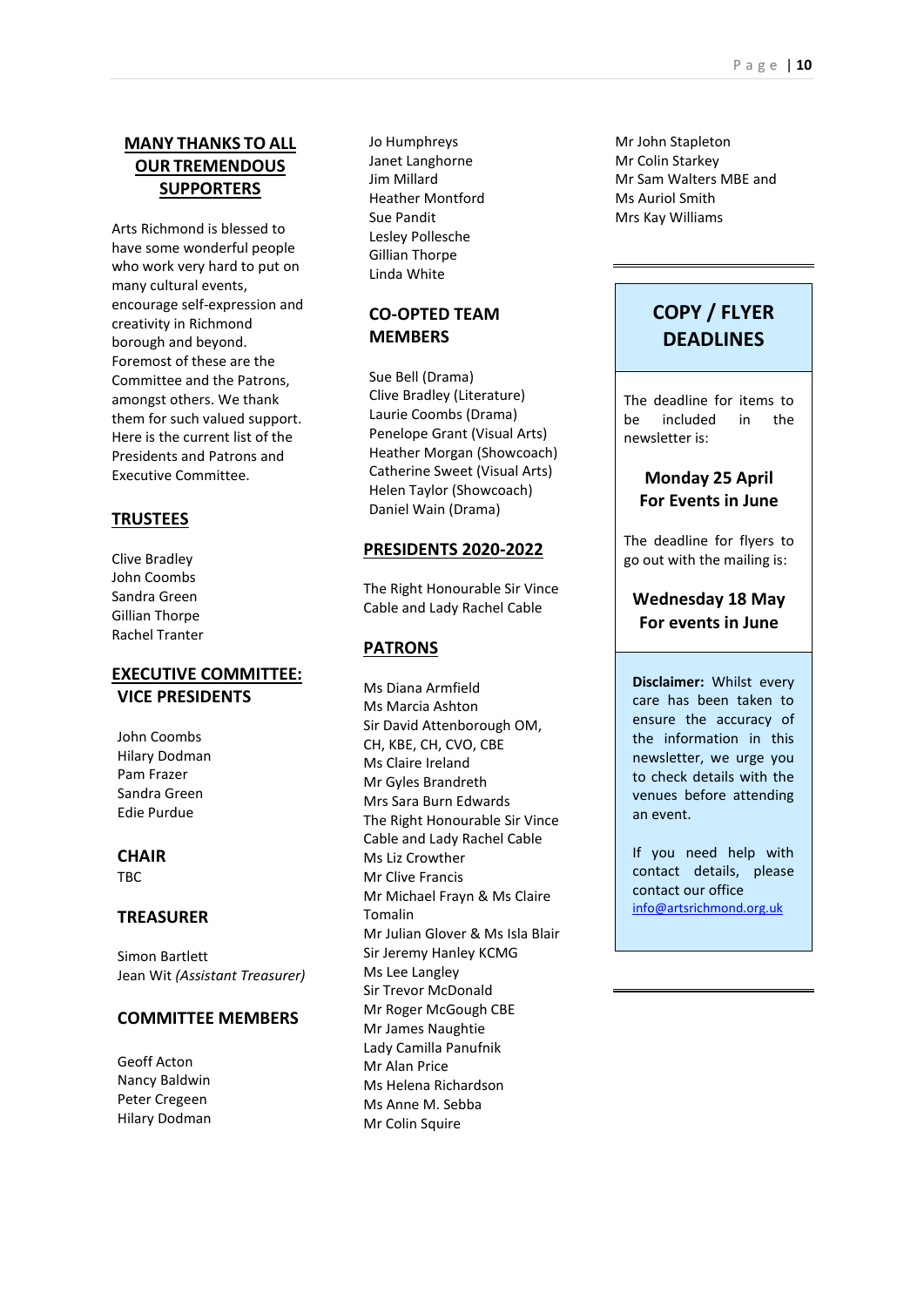#### **The Young Writers Festival 2022**



#### **At the Exchange Theatre, Twickenham, Sunday 27 March**

I was eager to be present at this celebration of young writers' poetry and prose, having witnessed outstanding talent in previous years. Reading through the full content of work listed, I knew I wouldn't be disappointed. The set consisted of a row of colour-coordinated chairs on which eight actors came and sat. The atmosphere became ripe with anticipation. '

With great gusto against a backdrop of visual titles, the first piece *How to Send a Hug* by Joshua Stewart was an excellent start to the afternoon's session of young peoples' writings. From Key Stage 1 upwards, these talented pieces got the merit they deserved. In past productions, the youthful actors had been more physical in their presentation of the selected pieces, and although some poems were accompanied by mime, the formal seating and oppressive lighting gave it the air of a school assembly. I must admit to hankering for more vibrancy, however the high standard of writing compensated for this.

A number of contemporary issues were tackled from these clever young writers including *The Covid Test* by Layla Farr and *Climate Change* by Joseph Castagne, along with tender and visual pieces such as *The Rainbow* by Grace Aljewicz. It's always invigorating to see such young talent emerging, making this a worthy occasion. The highest point of this production was naturally the announcement of the overall winners and the collecting of award certificates from The Mayor Cllr Geoff Acton and his wife. These were Joseph Castagne, Alessandro Paul Faccio , Jess Gunn, Olivia Nugent and Isabella Crawley. These were well deserved but, in truth, every poem there had already won.

This production of new writing was directed and cast by Marc Batten and introduced by Hilary Dodman. The group of talented readers and performers consisted of Naomi Pink, Arthur Holmes, Savannah Swyer, Meaghan Baxter, Loz Keal, Loresa Leka, Bianca Alves, Dos Santos and Alex Lynch. There should also be a big nod to the judges Imogen Bond, Elizabeth Ryan and Anne Beach for their excellent selection of winners. They really had the toughest task of all.

Get writing, young poets, I want to be back there next year.

Heather Moulson, March 2022